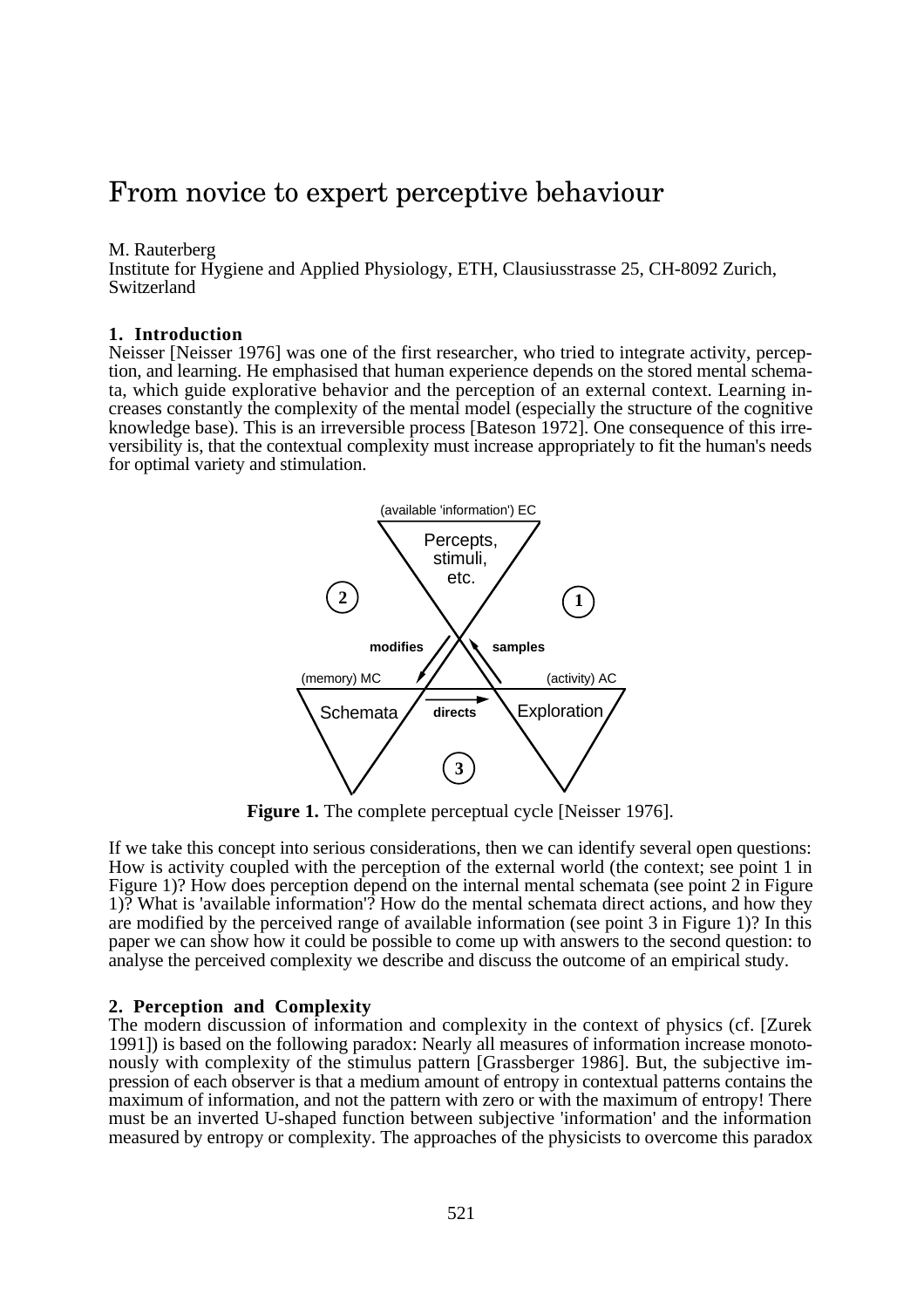seem to be not convincing, because most researchers in this community are constrained by their implicit goal to look for an *observer independent* solution [Crutchfield 1991].

Therefore we have to look for an *observer dependent* measure for the complexity of a perceived context. This problem is difficult, because we have to differentiate between the prestructured part of perception based on learned mental schemata (available information, see Figure 1) and the unstructured and not predictable part. Only the existence of unknown, but perceivable pattern enable us to integrate new aspects into our stored knowledge (potential available information, see [Rauterberg 1995a]).

An inquiry has been carried out to pinpoint the perceivable and actually perceived complexity of multimedia screens (see [Rauterberg 1995b]). The perceivable complexity is strongly influenced by the number of objects--and their relations to each other--on the screen. But, what is a "visually distinguishable object"?



**Figure 2.** The possible range of perceivable complexity (i.e., the external complexity EC) caused by the level of granularity.

*Dependent measure:* To find out on which level of granularity visual pattern are classified as single "objects" (see Figure 2), a questionnaire was handed out to a heterogeneous group of potential computer users. To measure the *granularity level* subjects were instructed to answer a 'simple' question: "Estimate the number of different perceived objects on the screendump!" When a subject asked for a more detailed explanation about this question; the standard answer was: "Just have a look, and try to say how many different things do you see".



**Figure 3.** A picture based screendump. **Figure 4.** A schema based screendump.

*Stimuli:* Eight different screen-dumps of a commercial multimedia information system (called "mock-ups") were presented in form of a printed questionnaire. These eight different screendumps (the perceivable "stimuli"): text-based masks (see [Rauterberg 1995b]), picture-based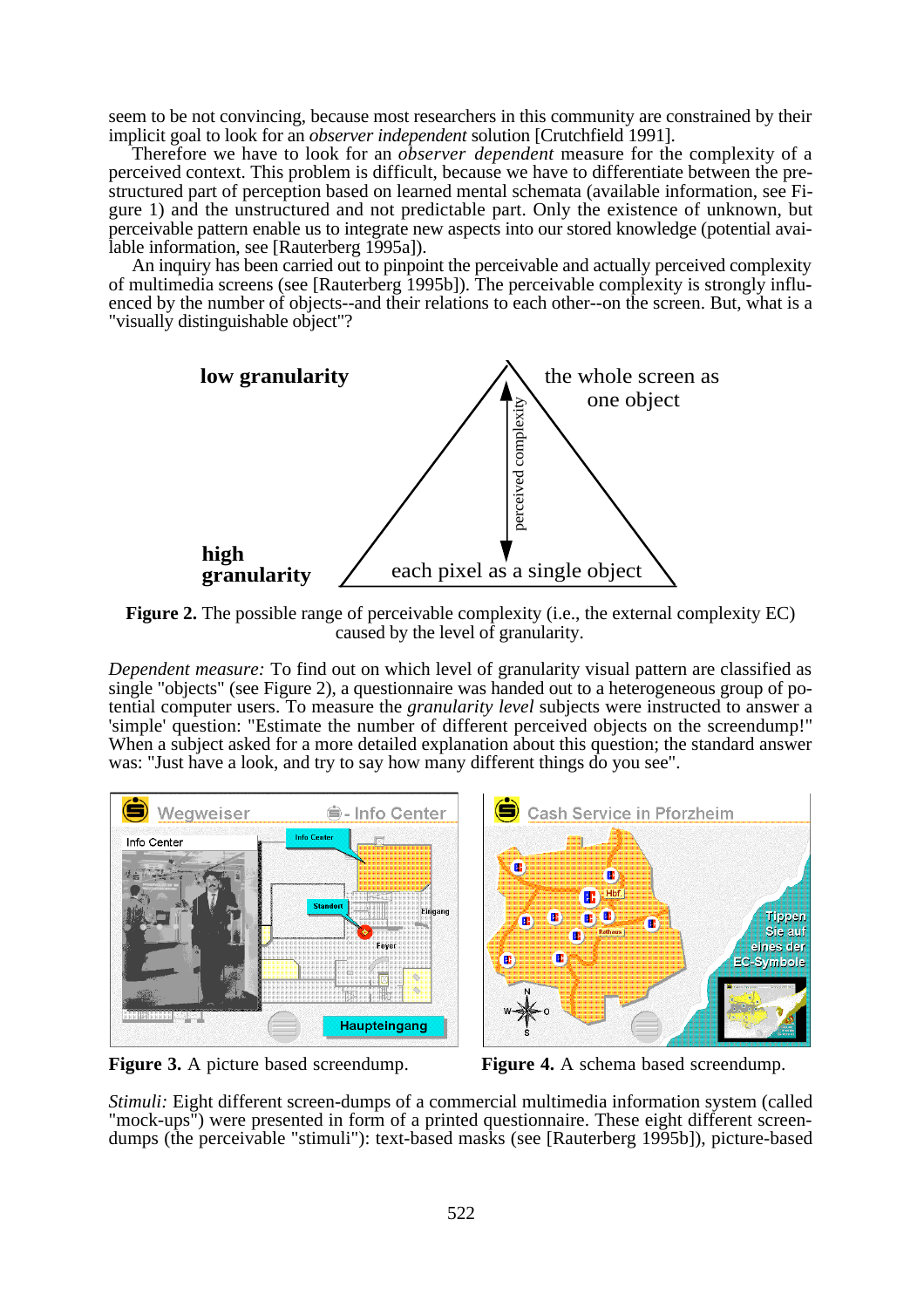masks (e.g. see Figure 3), and schema-based masks (e.g. see Figure 4) were accidentally distributed over 64 different versions of this questionnaire, so, that each questionnaire contained only two different stimuli (sequential order). Each mask was given in a coloured and black & white version (colour effect).

*Subjects:* A total of 35 women (between 14 and 66 year of life: 36  $\pm$ 12) and 35 men (between 21 and 55 year of life:  $33 \pm 8$ ) participated (no significant difference in age between both groups). The computer experience of each subject was measured with a selfrating scale ("no experience" =  $0 \dots$  "expert" = 90). We found a significant difference in computer experience between both groups:  $40 \pm 27$  for women, and  $63 \pm 24$  for men (T-test,  $p \le 0.001$ ); the men had significantly more computer experiences than the women.

*Results:* The range of the estimated granularity lies between 2 and 35 perceived objects for women and between 3 and 30 objects for men. We could not find a significant difference for the sequential stimulus presentation ("first" = 11.1  $\pm$ 6.1 objects versus "second" = 10.5  $\pm$ 6.6 objects; ANOVA, F=0.14, p≤ .712). There is also not a significant difference for the colour effect ("black & white" =  $10.2 \pm 5.8$  objects versus "colour" =  $11.4 \pm 6.8$  objects; ANOVA, F=1.71, p≤ .194). Overall, there is no difference between the three mask types ("text" = 10.4 ±5.1 objects, "picture" 10.9 ±7.1 objects, "schema" = 11.1 ±6.9 objects;  $\angle ANOVA$ , F=.23, p≤ .798). No significant interaction between one of these factors and any other factor was found, except the one described below.

We can find a significant difference between both user groups ("women" =  $9.7 \pm 6.4$  objects, "men" = 12.0  $\pm$ 6.1 objects, ANOVA, F= 6.5, p $\leq$  .012). The more experienced men estimated more distinguishable objects than the less experienced women. We can additionally find a significant interaction term between the two factors "sex" and "mask type" (ANOVA,  $F=$ 4.2, p≤ .017); for men the ranking list of increased number of perceived objects is: picture (10 $\pm$ 6), text (12 $\pm$ 5), and schema (15 $\pm$ 6); for women this ranking list is: schema (8 $\pm$ 5), text  $(9±5)$ , and picture  $(11±8)$ . The more experienced men tended to estimate a "picture"--in the context of a multimedia interface--rather as one single object than the less experienced women. On the other side, women tended to perceive a schema-based mask with concepts on a very general level.

#### **3. Discussion**

From our results we can assume that the complexity of the knowledge structure (MC, see Figure 1) seems to correlate *positively* with the perceived external complexity (EC). This result seems to be in contradiction to the often expressed opinion that a "complex" user interface is not appropriate for beginners. Our result shows a simple way for beginners, how to coupe with an "overwhelming" complexity: a learning system can tune "down" (see Figure 2) to increase its processable visual information capacity with getting more and more experienced in the perceived domain. The longer one is looking on the same thing, the more details will appear!

The next step is to investigate the influence of "hands on" experience--with the presented stimuli (the multimedia information system)--on the granularity level. We assume an increasing shift of the granularity level with increasing knowledge about the system.

#### **References**

- Crutchfield, J. & Young, K., 1991, Computation at the Onset of Chaos. In W. Zurek (ed.) Complexity, Entropy and the Physics of Information (pp. 223-269), Addison.
- Grassberger, P., 1986, Toward a quantitative theory of self-generated complexity. International Journal of Theoretical Physics 25(9): 907-938.

Neisser, U., 1976, Cognition and Reality. Freeman.

- Rauterberg, M., 1995a, About a framework for information and information processing of learning systems. In: E. Falkenberg, W. Hesse & A. Olive (eds.) Information System Concepts – Towards a consolidation of views. (pp. 54-69). Chapman &Hall.
- Rauterberg, M., Berny, P., Lordong, G., Schmid, A., Zemp, M. & Zürcher, T., 1995b, Designing multi media user interfaces with eye recording data. In: A. Grieco, G. Molteni, E. Occhipinti & B. Piccoli (Eds.) Work with Display Units 94. North-Holland, pp. 265-270.

Zurek, W., 1991, ed., Complexity, Entropy and the Physics of Information. Addison-Wesley.